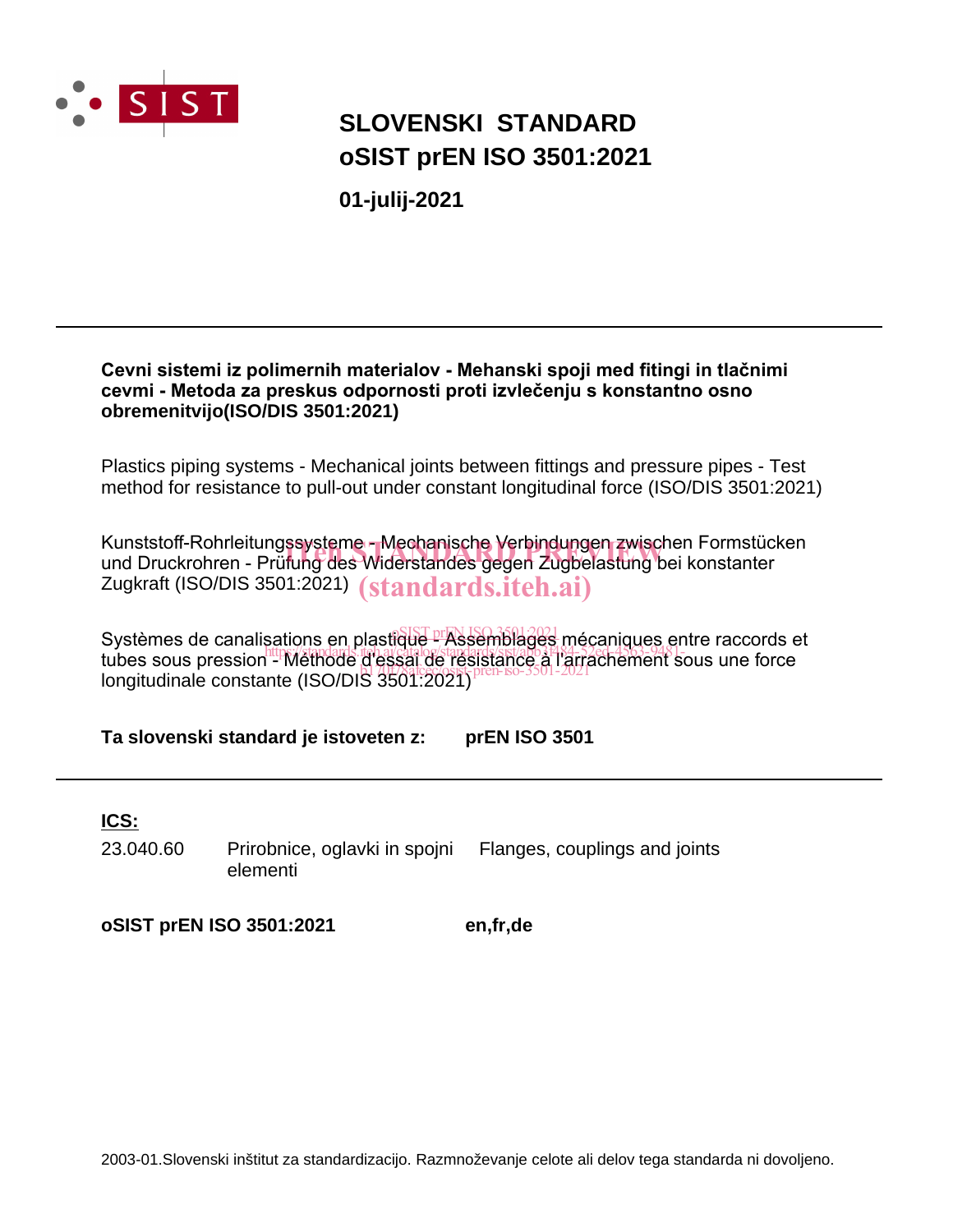**oSIST prEN ISO 3501:2021**

# iTeh STANDARD PREVIEW (standards.iteh.ai)

oSIST prEN ISO 3501:2021 https://standards.iteh.ai/catalog/standards/sist/abb3f484-52ed-4563-9481 b170f78afcec/osist-pren-iso-3501-2021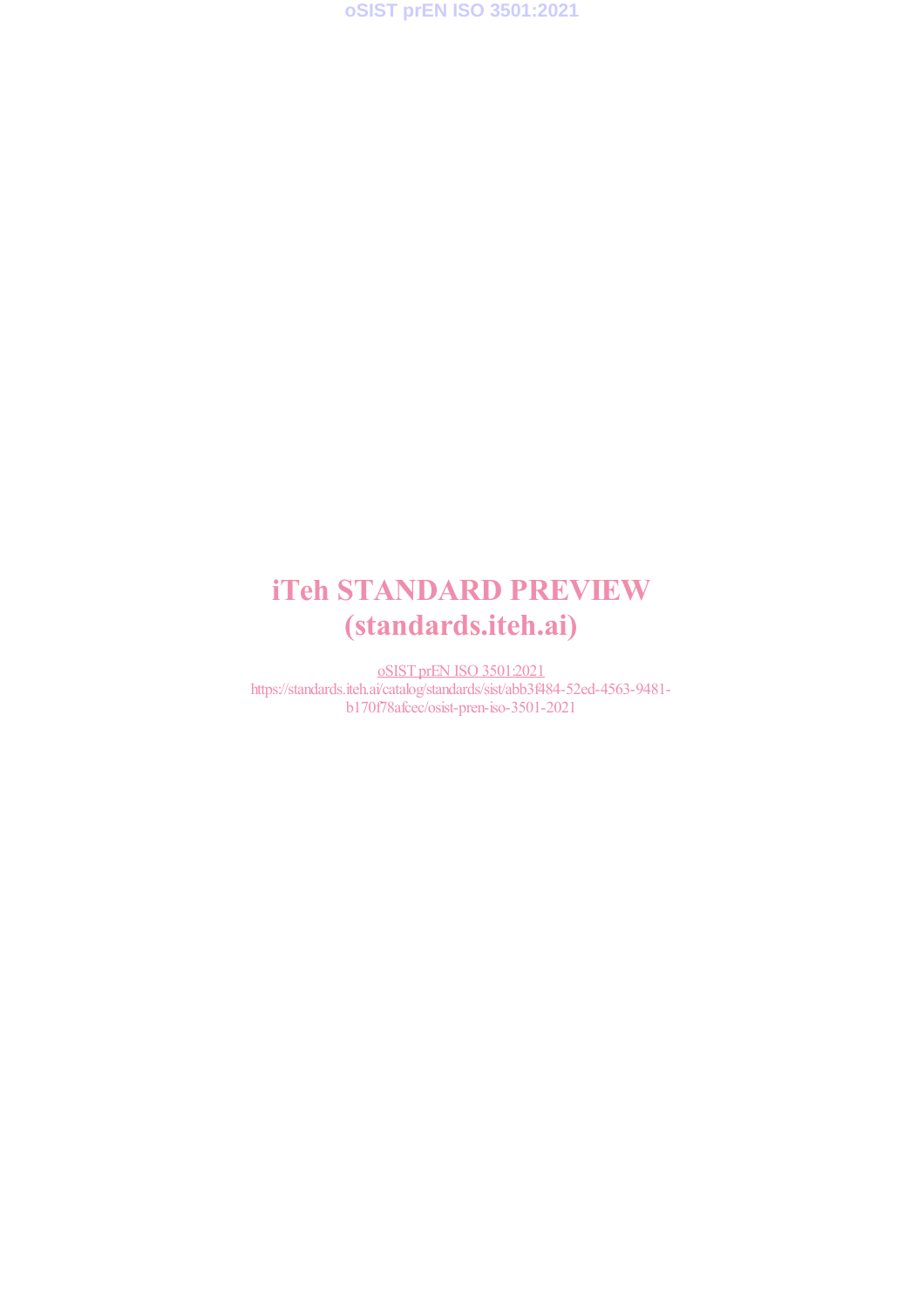# DRAFT INTERNATIONAL STANDARD **ISO/DIS 3501**

ISO/TC **138**/SC **5** Secretariat: **NEN**

Voting begins on: Voting terminates on:<br>2021-05-17 2021-08-09 **2021-05-17 2021-08-09**

## **Plastics piping systems — Mechanical joints between fittings and pressure pipes — Test method for resistance to pull-out under constant longitudinal force**

*Systèmes de canalisations en plastique — Assemblages mécaniques entre raccords et tubes sous pression — Méthode d'essai de résistance à l'arrachement sous une force longitudinale constante*

ICS: 23.040.60

# iTeh STANDARD PREVIEW (standards.iteh.ai)

oSIST prEN ISO 3501:2021 https://standards.iteh.ai/catalog/standards/sist/abb3f484-52ed-4563-9481 b170f78afcec/osist-pren-iso-3501-2021

THIS DOCUMENT IS A DRAFT CIRCULATED FOR COMMENT AND APPROVAL. IT IS THEREFORE SUBJECT TO CHANGE AND MAY NOT BE REFERRED TO AS AN INTERNATIONAL STANDARD UNTIL PUBLISHED AS SUCH.

IN ADDITION TO THEIR EVALUATION AS BEING ACCEPTABLE FOR INDUSTRIAL, TECHNOLOGICAL, COMMERCIAL AND USER PURPOSES, DRAFT INTERNATIONAL STANDARDS MAY ON OCCASION HAVE TO BE CONSIDERED IN THE LIGHT OF THEIR POTENTIAL TO BECOME STANDARDS TO WHICH REFERENCE MAY BE MADE IN NATIONAL REGULATIONS.

RECIPIENTS OF THIS DRAFT ARE INVITED TO SUBMIT, WITH THEIR COMMENTS, NOTIFICATION OF ANY RELEVANT PATENT RIGHTS OF WHICH THEY ARE AWARE AND TO PROVIDE SUPPORTING DOCUMENTATION.

This document is circulated as received from the committee secretariat.

# **ISO/CEN PARALLEL PROCESSING**



Reference number ISO/DIS 3501:2021(E)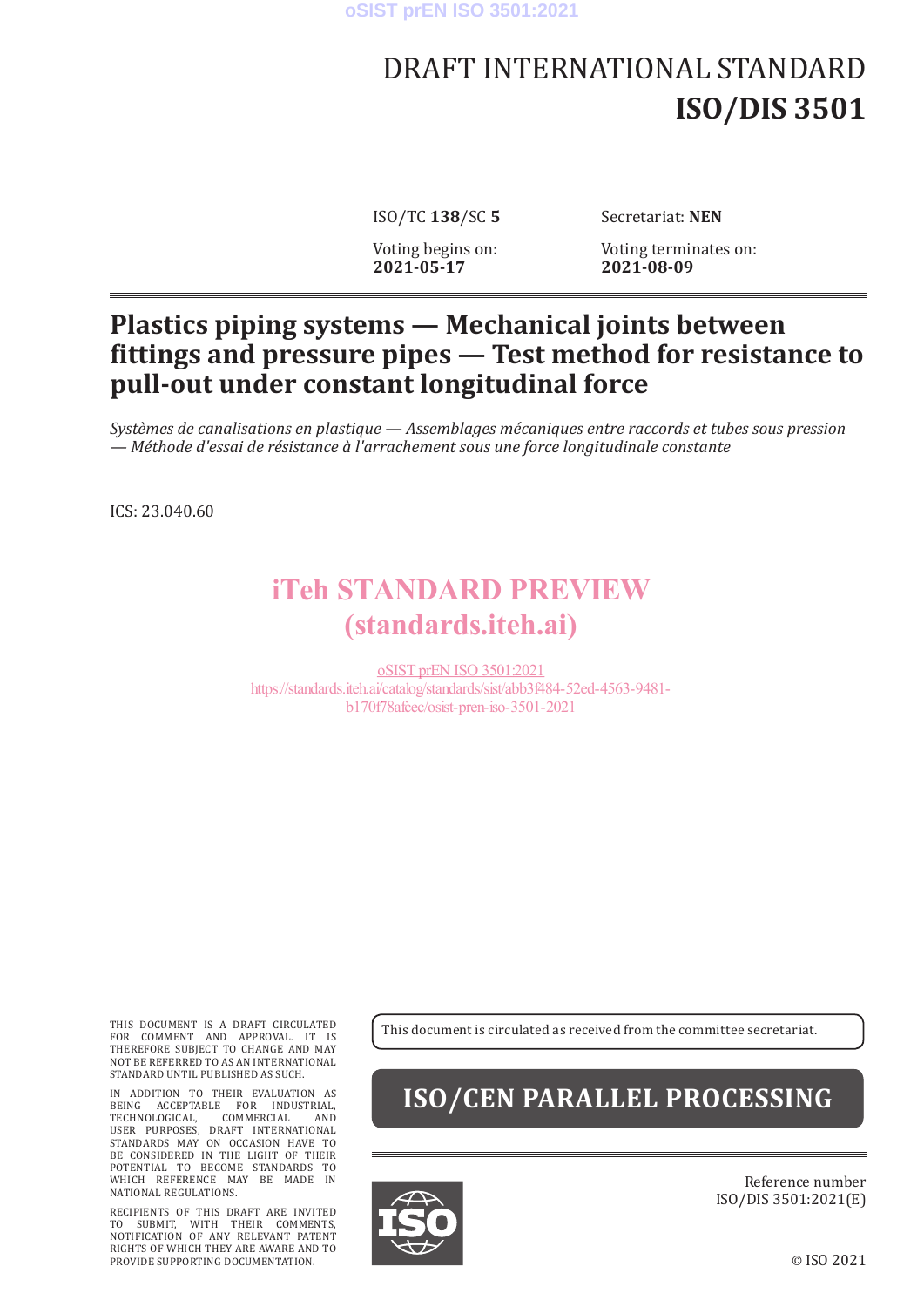# iTeh STANDARD PREVIEW (standards.iteh.ai)

oSIST prEN ISO 3501:2021 https://standards.iteh.ai/catalog/standards/sist/abb3f484-52ed-4563-9481 b170f78afcec/osist-pren-iso-3501-2021



### **COPYRIGHT PROTECTED DOCUMENT**

#### © ISO 2021

All rights reserved. Unless otherwise specified, or required in the context of its implementation, no part of this publication may be reproduced or utilized otherwise in any form or by any means, electronic or mechanical, including photocopying, or posting on the internet or an intranet, without prior written permission. Permission can be requested from either ISO at the address below or ISO's member body in the country of the requester.

ISO copyright office CP 401 • Ch. de Blandonnet 8 CH-1214 Vernier, Geneva Phone: +41 22 749 01 11 Email: copyright@iso.org Website: www.iso.org Published in Switzerland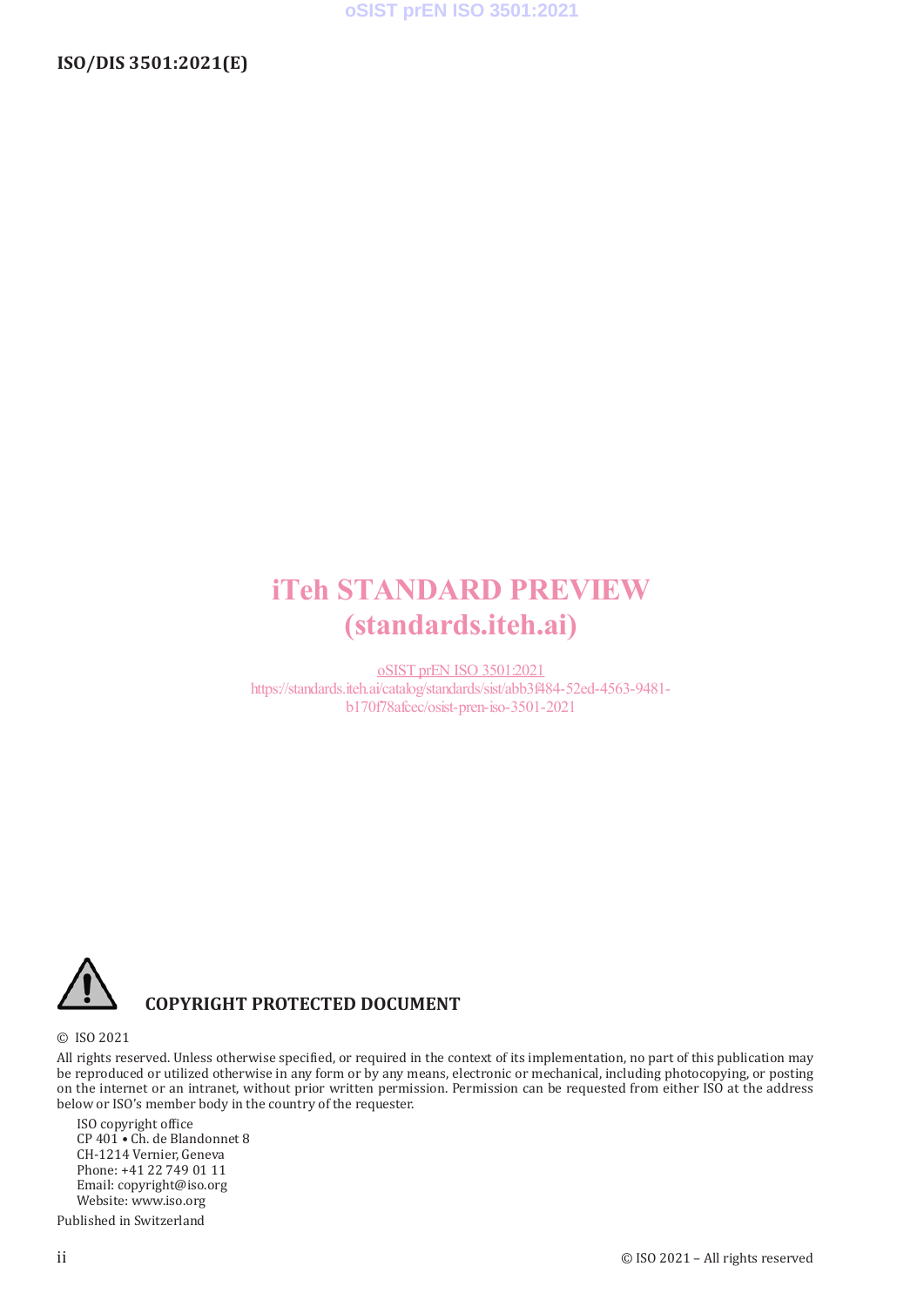Page

## **Contents**

|                  | $\textbf{Scope} \textit{} \textit{} \textit{} \textit{} \textit{} \textit{} \textit{} \textit{} \textit{} \textit{} \textit{} \textit{} \textit{} \textit{} \textit{} \textit{} \textit{} \textit{} \textit{} \textit{} \textit{} \textit{} \textit{} \textit{} \textit{} \textit{} \textit{} \textit{} \textit{} \textit{} \textit{} \textit{} \textit{} \textit{} \textit{} \textit{$ |
|------------------|-----------------------------------------------------------------------------------------------------------------------------------------------------------------------------------------------------------------------------------------------------------------------------------------------------------------------------------------------------------------------------------------|
| 2                |                                                                                                                                                                                                                                                                                                                                                                                         |
| 3                |                                                                                                                                                                                                                                                                                                                                                                                         |
| $\boldsymbol{4}$ |                                                                                                                                                                                                                                                                                                                                                                                         |
| 5                | Test parameters and requirements <b>and construct the construction of the construction</b>                                                                                                                                                                                                                                                                                              |
| 6                |                                                                                                                                                                                                                                                                                                                                                                                         |
| 7                | Test pieces <b>with a construction of the construction of the construction of the construction of the construction of the construction of the construction of the construction of the construction of the construction of the co</b>                                                                                                                                                    |
| 8                |                                                                                                                                                                                                                                                                                                                                                                                         |
| 9                |                                                                                                                                                                                                                                                                                                                                                                                         |
|                  |                                                                                                                                                                                                                                                                                                                                                                                         |

# **iTeh STANDARD PREVIEW** (standards.iteh.ai)

oSIST prEN ISO 3501:2021 https://standards.iteh.ai/catalog/standards/sist/abb3f484-52ed-4563-9481b170f78afcec/osist-pren-iso-3501-2021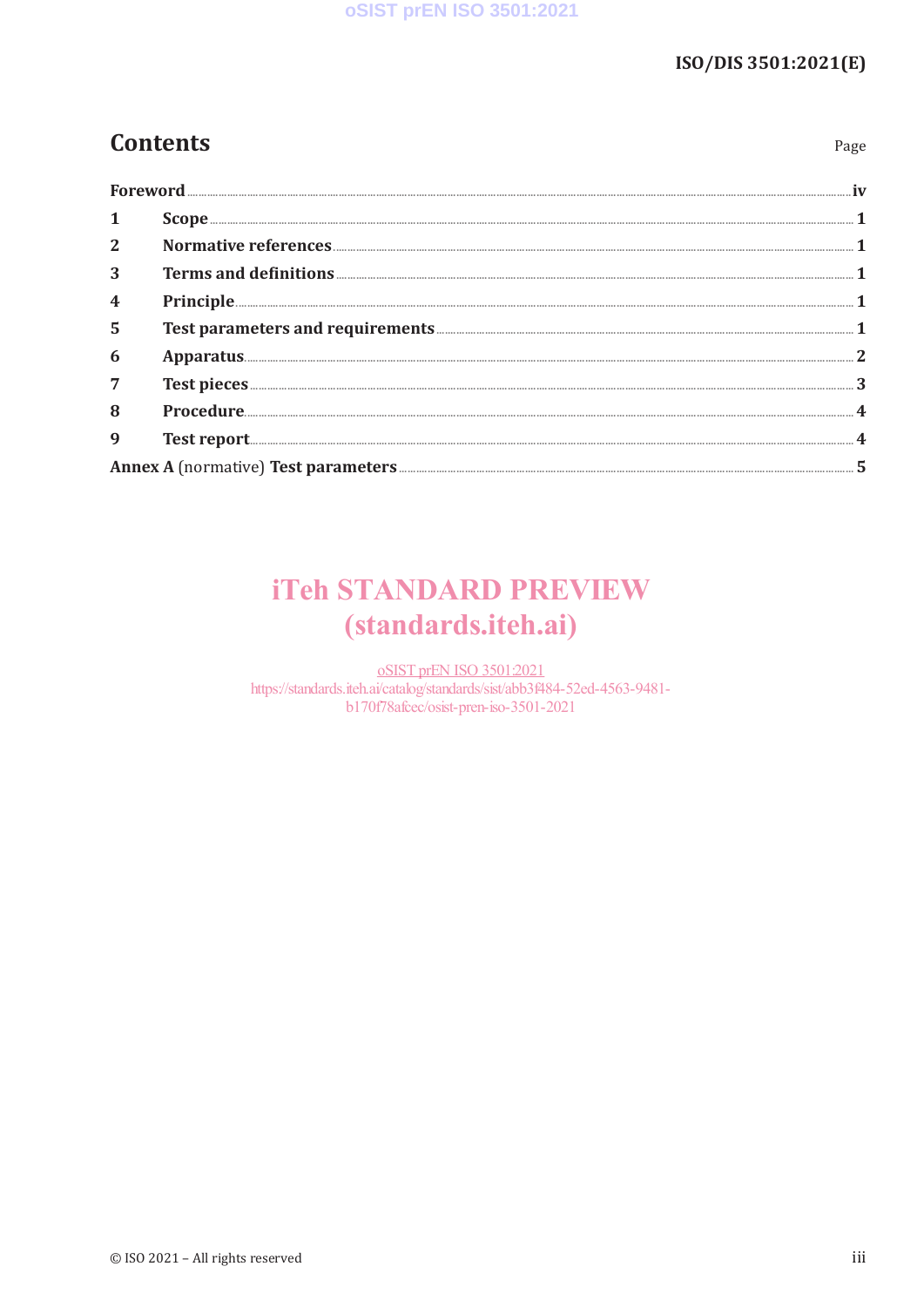### **Foreword**

ISO (the International Organization for Standardization) is a worldwide federation of national standards bodies (ISO member bodies). The work of preparing International Standards is normally carried out through ISO technical committees. Each member body interested in a subject for which a technical committee has been established has the right to be represented on that committee. International organizations, governmental and non-governmental, in liaison with ISO, also take part in the work. ISO collaborates closely with the International Electrotechnical Commission (IEC) on all matters of electrotechnical standardization.

The procedures used to develop this document and those intended for its further maintenance are described in the ISO/IEC Directives, Part 1. In particular, the different approval criteria needed for the different types of ISO documents should be noted. This document was drafted in accordance with the editorial rules of the ISO/IEC Directives, Part 2 (see www.iso.org/directives).

Attention is drawn to the possibility that some of the elements of this document may be the subject of patent rights. ISO shall not be held responsible for identifying any or all such patent rights. Details of any patent rights identified during the development of the document will be in the Introduction and/or on the ISO list of patent declarations received (see www.iso.org/patents).

Any trade name used in this document is information given for the convenience of users and does not constitute an endorsement.

For an explanation of the voluntary nature of standards, the meaning of ISO specific terms and expressions related to conformity assessment, as well as information about ISO's adherence to the<br>World Trade Organization (WTO) principles in the Technical Barriers to Trade (TBT), see www.iso.org/ World Trade Organization (WTO) principles in the Technical Barriers to Trade (TBT), see www.iso.org/ iso/foreword.html. (standards.iteh.ai)

This document was prepared by Technical Committee ISO/TC 138, *Plastics pipes, fittings and valves for the transport of fluids*, Subcommittee SC 5, *General properties of pipes, fittings and valves of plastic for the transport of fluids*, Subcommittee SC 5, *General properties of pipes, fittings and valves of plastic* of the transport by fame, basic methods and basic specifications. F2ed-4563-9481-<br>materials and their accessories – Test methods and basic specifications. b170f78afcec/osist-pren-iso-3501-2021

This third edition cancels and replaces the second edition (ISO 3501:2015), which has been technically revised.

The main changes compared to the previous edition are as follows:

- the reference to leakage has been removed from the test report;
- editorial changes have been introduced.

Any feedback or questions on this document should be directed to the user's national standards body. A complete listing of these bodies can be found at www.iso.org/members.html.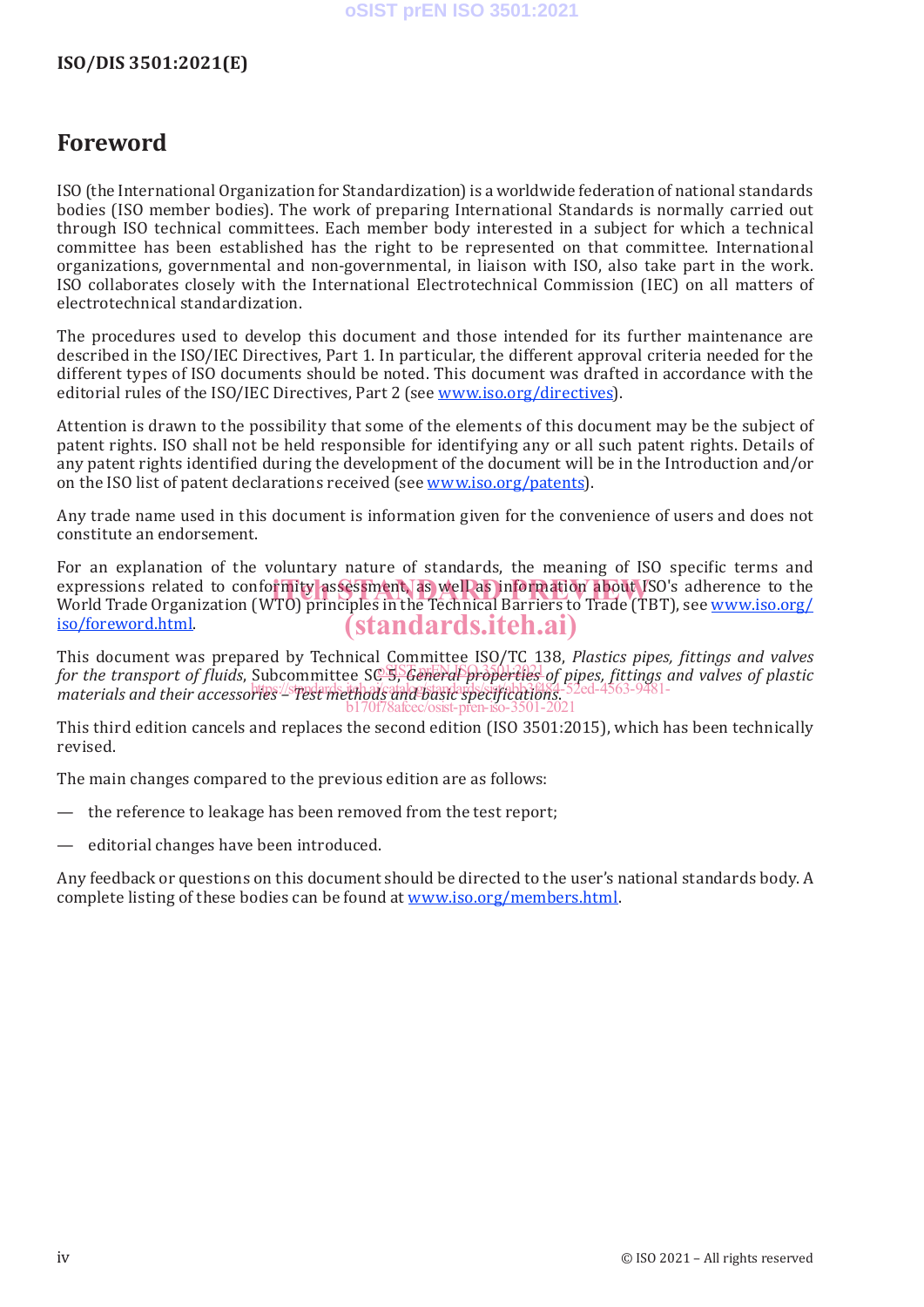#### **DRAFT INTERNATIONAL STANDARD ISO/DIS 3501:2021(E)**

## **Plastics piping systems — Mechanical joints between fittings and pressure pipes — Test method for resistance to pull-out under constant longitudinal force**

**WARNING — Persons using this document should be familiar with normal laboratory practice, if applicable. The use of this International Standard can involve hazardous materials, operations, and equipment. This International Standard does not purport to address all of the safety concerns, if any, associated with its use. It is the responsibility of the user of this International Standard to establish appropriate safety and health practices and determine the applicability of regulatory limitations prior to use.**

### **1 Scope**

This International Standard specifies a method for checking the ability of assembled uniaxial joints between fittings and plastic pressure pipes to withstand longitudinal tensile stresses. The test applies regardless of the design and material of the fitting used for jointing plastics pipe.

This test method is not applicable to fusion-welded joints.

# 2 Normative references **STANDARD PREVIEW**

The following documents are referred to in the text in such a way that some or all of their content constitutes requirements of this document. For dated references, only the edition cited applies. For undated references, the latest edition of the referenced document (including any amendments) applies. https://standards.iteh.ai/catalog/standards/sist/abb3f484-52ed-4563-9481-

ISO 3126, *Plastics piping systems — Plastics components — Determination of dimensions* b170f78afcec/osist-pren-iso-3501-2021

ISO 17456:2006, *Plastics piping systems — Multilayer pipes — Determination of long-term strength*

#### **3 Terms and definitions**

No terms and definitions are listed in this document.

ISO and IEC maintain terminological databases for use in standardization at the following addresses:

- ISO Online browsing platform: available at https://www.iso.org/obp
- IEC Electropedia: available at https://www.electropedia.org/

#### **4 Principle**

An assembled joint is subjected to a longitudinal tensile force calculated as a function of the pipe dimensions and the maximum permissible induced hoop stress of the relevant pipe.

#### **5 Test parameters and requirements**

The test parameters of the standard which refers to this International Standard shall be used and the requirements shall be fulfilled. If one or more parameters are not given in the referring International Standard, the ones given in Annex A shall apply.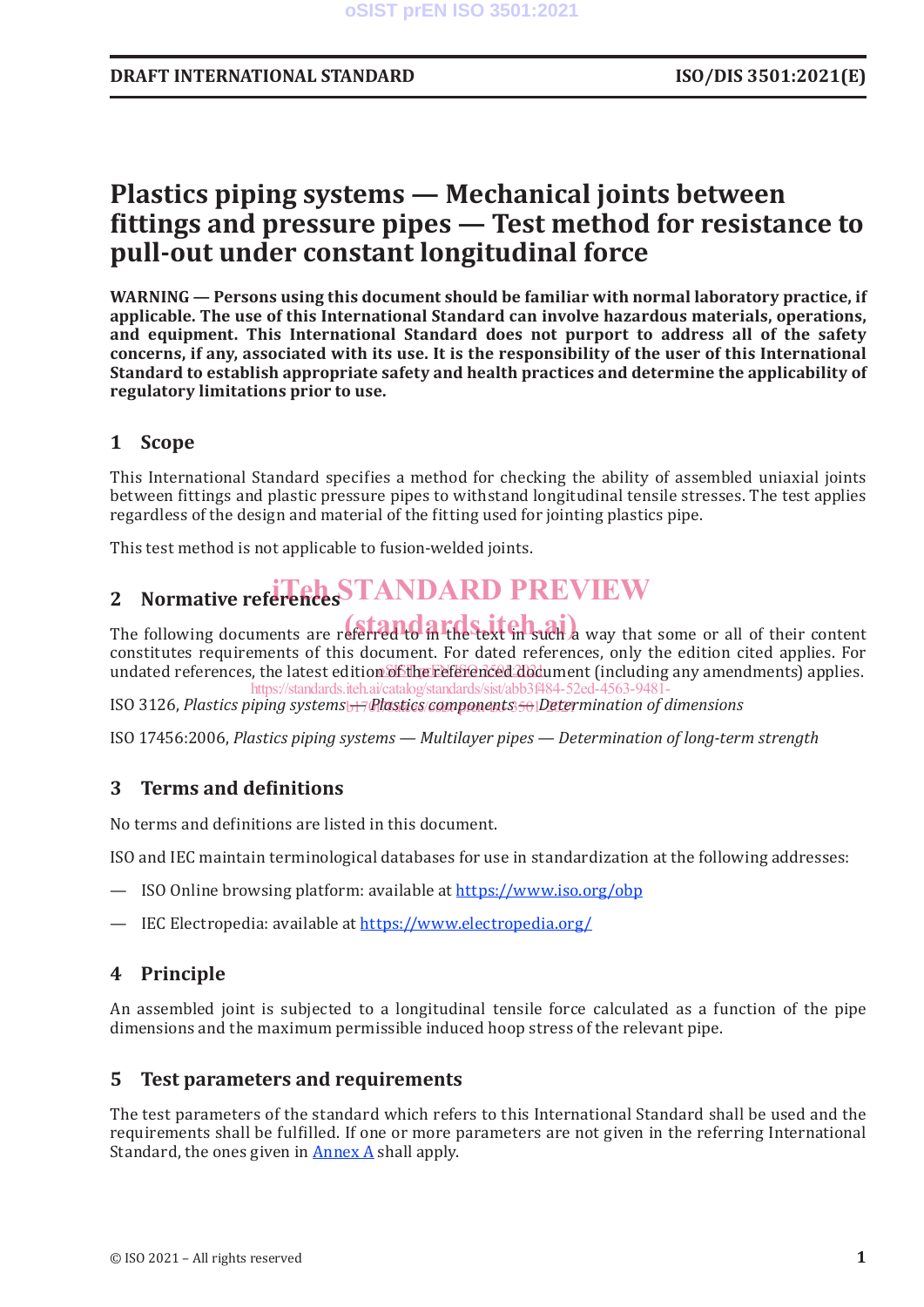The following test parameters should be given by the standard which refers to this International Standard:

- a) pull-out force (N);
- b) test duration (h);
- c) test temperature (°C);
- d) free length (mm).

### **6 Apparatus**

Tensile loading equipment, capable of applying a constant tensile force, with a tolerance of  $\pm 2\%$ , along the longitudinal axis of the pipe(s) connected to the mechanical fitting being tested.

The tensile force can be applied directly or via a lever arm, using dead weights or a fluid-activated loading cylinder. The test framework, as illustrated in Figure 1, shall be designed to permit the transmission of the applied force to the joint and fitting assembly without reduction by frictional losses generated by the supporting structure.

# iTeh STANDARD PREVIEW (standards.iteh.ai)

oSIST prEN ISO 3501:2021 https://standards.iteh.ai/catalog/standards/sist/abb3f484-52ed-4563-9481 b170f78afcec/osist-pren-iso-3501-2021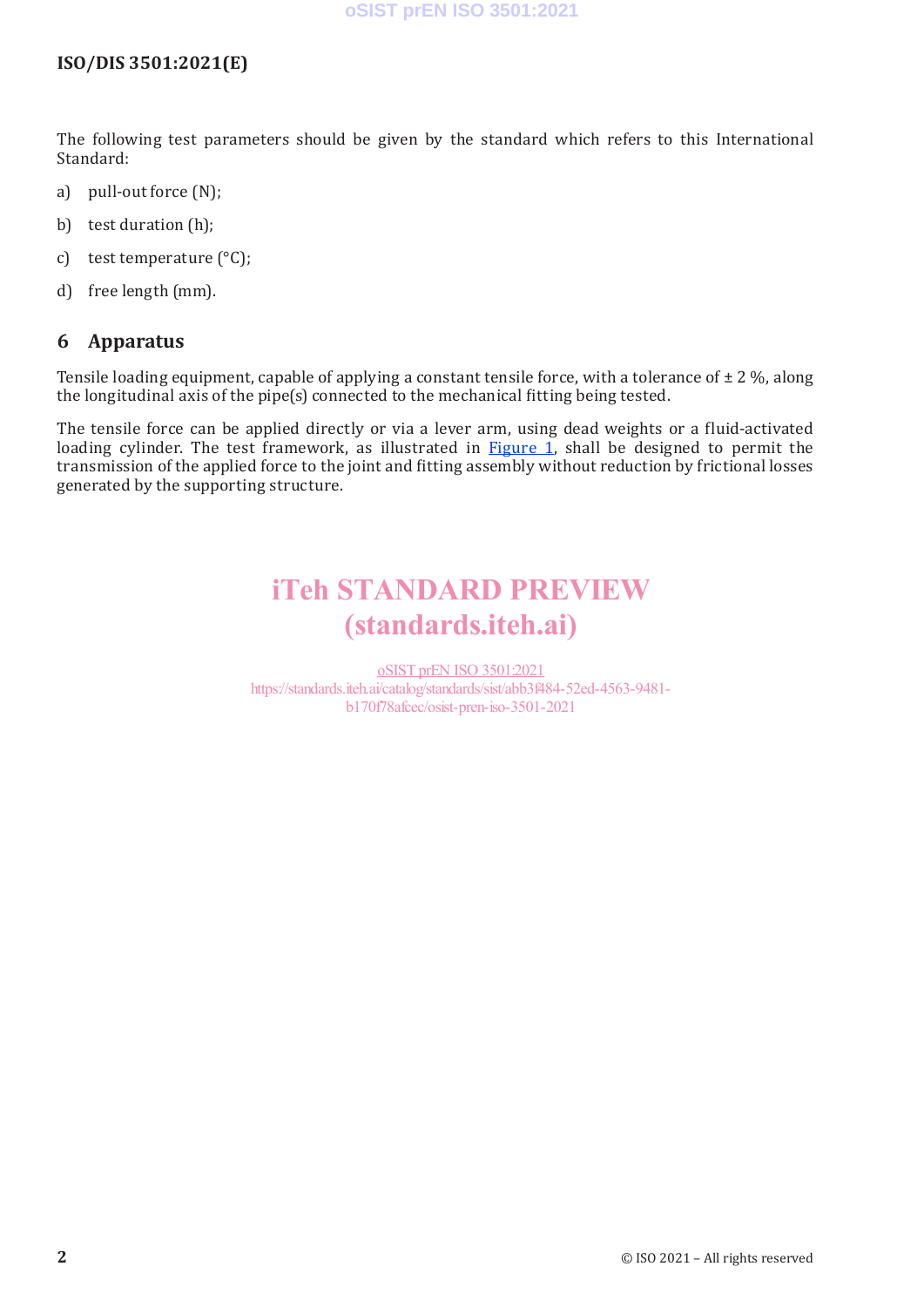

#### **Key**

- 1 end load bearing type A end cap
- 2 fitting to be tested
- 3 end load bearing type A end cap
- F applied longitudinal end load force
- *l* pipe free length
- *a* end load reaction forces generated within the loading framework

#### **Figure 1 — Typical apparatus**

The test temperature shall be maintained at  $\pm 2$  °C of the specified temperature.

### **7 Test pieces**

The test specimen shall consist of one or more joints formed by the assembly of at least one fitting and one or more pieces of plastic pressure pipe of the size and quality for which the fitting is designed.

The fittings and pipes shall not be tested until 24 h after their production. For practical reasons, the manufacturer can wait a shorter time before testing. In case of dispute, a duration of 24 h shall apply.

The assembly of the joint should be carried out in accordance with the manufacturer's instructions.